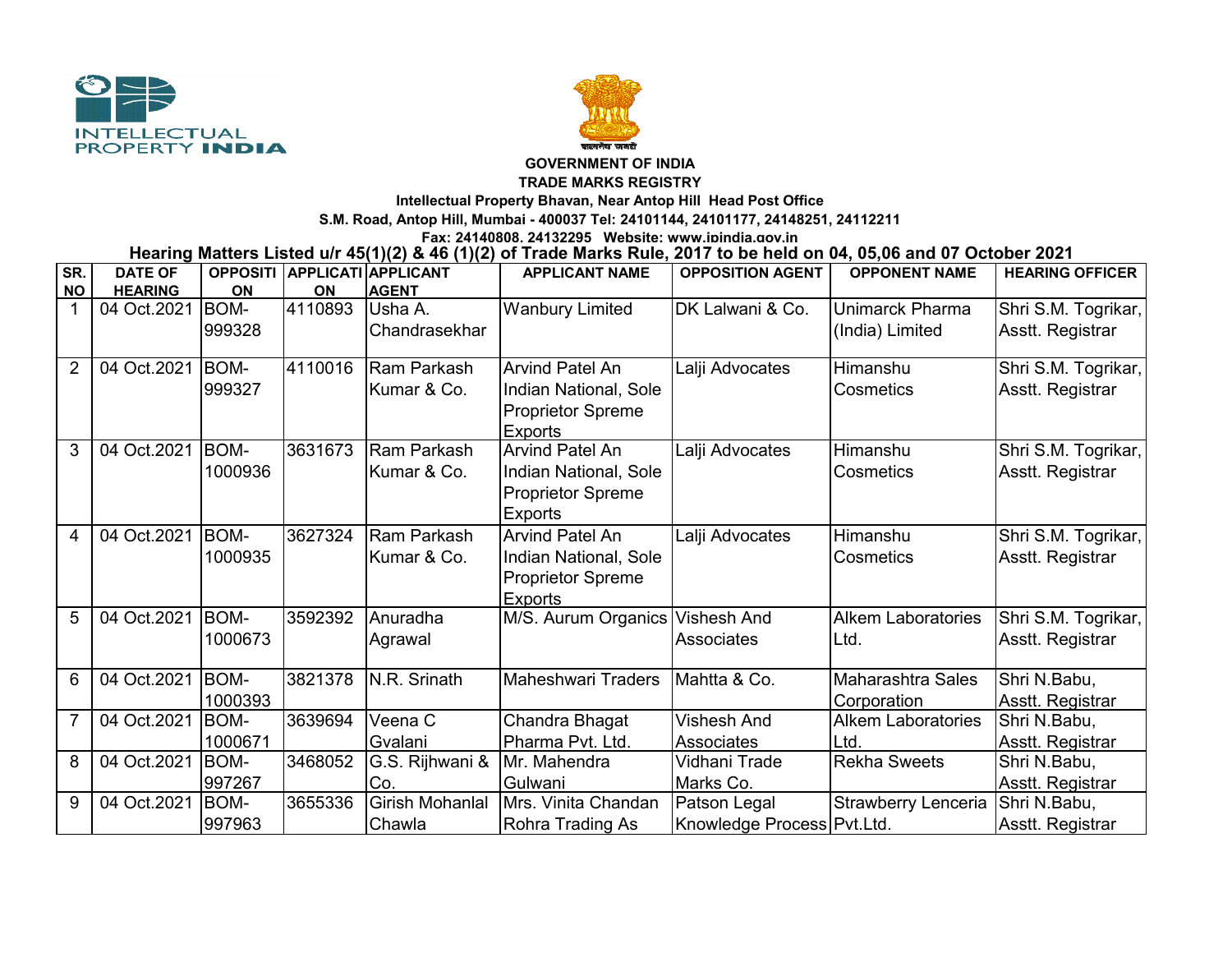| 10 | 04 Oct.2021 BOM- | 1001038                | 3654718 | Gam India<br><b>Consultants</b>         | <b>Dinesh Patel</b>                                                       | Sushant M.Singh &<br><b>Associates</b> | <b>Virbac Animal</b><br><b>Health India Private</b><br>Limited | Shri N.Babu,<br>Asstt. Registrar        |
|----|------------------|------------------------|---------|-----------------------------------------|---------------------------------------------------------------------------|----------------------------------------|----------------------------------------------------------------|-----------------------------------------|
| 11 | 05 Oct.2021      | <b>BOM-</b><br>1006318 | 3801507 | Neolegal<br>Associates                  | <b>Diamond Producers</b><br><b>Association Limited</b>                    | Taj Trade Mark                         | Navin Garg                                                     | Shri S.M. Togrikar,<br>Asstt. Registrar |
| 12 | 05 Oct.2021      | <b>BOM-</b><br>1000996 | 3639694 | Veena C.<br>Gvalani                     | Chandra Bhagat<br>Pharma Pvt. Ltd.                                        |                                        | Sun Pharma<br>Laboratories Limited Asstt. Registrar            | Shri S.M. Togrikar,                     |
| 13 | 05 Oct.2021      | <b>BOM-</b><br>1001103 | 3712220 | Nadar Vennila                           | <b>Hemant Watwale</b><br><b>Trading As Eazys</b><br><b>Home Solutions</b> | Suresh & Co.                           | M/S. Eureka Forbes<br>Ltd.                                     | Shri S.M. Togrikar,<br>Asstt. Registrar |
| 14 | 05 Oct.2021      | <b>BOM-</b><br>1001209 | 3728660 | Sanjeev<br><b>Shrikant</b><br>Niphadkar | <b>Indostar Capital</b><br><b>Finance Limited</b>                         | Lalji Advocates                        | Galwalia Ispat<br>Udyog Pvt. Ltd.                              | Shri S.M. Togrikar,<br>Asstt. Registrar |
| 15 | 05 Oct.2021      | <b>BOM-</b><br>1001822 | 3639847 | Variya                                  | Deepak Amarshi Jagruti Design Studio Makhija &                            | Associates                             | Jagruti P. Shah<br><b>Trading As Jagruti</b>                   | Shri S.M. Togrikar,<br>Asstt. Registrar |
| 16 | 05 Oct.2021      | <b>BOM-</b><br>1001769 | 4123102 | <b>Thakkar</b><br>Associate             | <b>Tanatan Talkies LLP</b>                                                | Gurvinder Singh &<br>Associates        | <b>Bikaji Foods</b><br>International Ltd.                      | Shri N.Babu,<br>Asstt. Registrar        |
| 17 | 05 Oct.2021      | <b>BOM-</b><br>1002312 | 3602955 | Joseph<br>Varikasery                    | Mr. Nikunj N. Mehta<br><b>Trading As Wealth</b><br>Guardian               | G.S. Rijhwani & Co. Nitesh Wadhwani    |                                                                | Shri N.Babu,<br>Asstt. Registrar        |
| 18 | 05 Oct.2021      | <b>BOM-</b><br>1002442 | 3399582 | <b>Law Solutions</b>                    | Sanjay Ramchandra<br>Gaykawad                                             | HP Singh,<br>Advocate                  | Markandeshwar<br>Food & Allied<br>Products Ltd.                | Shri N.Babu,<br>Asstt. Registrar        |
| 19 | 05 Oct.2021      | <b>BOM-</b><br>1009200 | 4209286 | Vanchinathan                            | <b>Vivek Mathur</b>                                                       | Sim & San<br>Advocates                 | Ibibo Group Private<br>Limited                                 | Shri N.Babu,<br>Asstt. Registrar        |
| 20 | 05 Oct.2021      | <b>BOM-</b><br>1007534 | 3793426 | Patentwire<br>Consultants Pvt.<br>Ltd.  | Devendra Trading<br>Company                                               | Taj Trade Mark                         | Pan Parag India<br>Limited                                     | Shri N.Babu,<br>Asstt. Registrar        |
| 21 | 06 Oct.2021      | <b>BOM-</b><br>986776  | 3948831 | <b>Amar Dattatray</b><br>Patil          | Mr. Niraj Kumar Nir                                                       | S. Majumdar & Co.                      | <b>Sysmex Corporation</b>                                      | Shri S.M. Togrikar,<br>Asstt. Registrar |
| 22 | 06 Oct.2021      | <b>BOM-</b><br>1004612 | 3779613 | <b>Pramod Pathak</b>                    | <b>Trade Mark</b><br><b>Registration Bureau</b>                           |                                        | Berger Paints India<br>Limited                                 | Shri S.M. Togrikar,<br>Asstt. Registrar |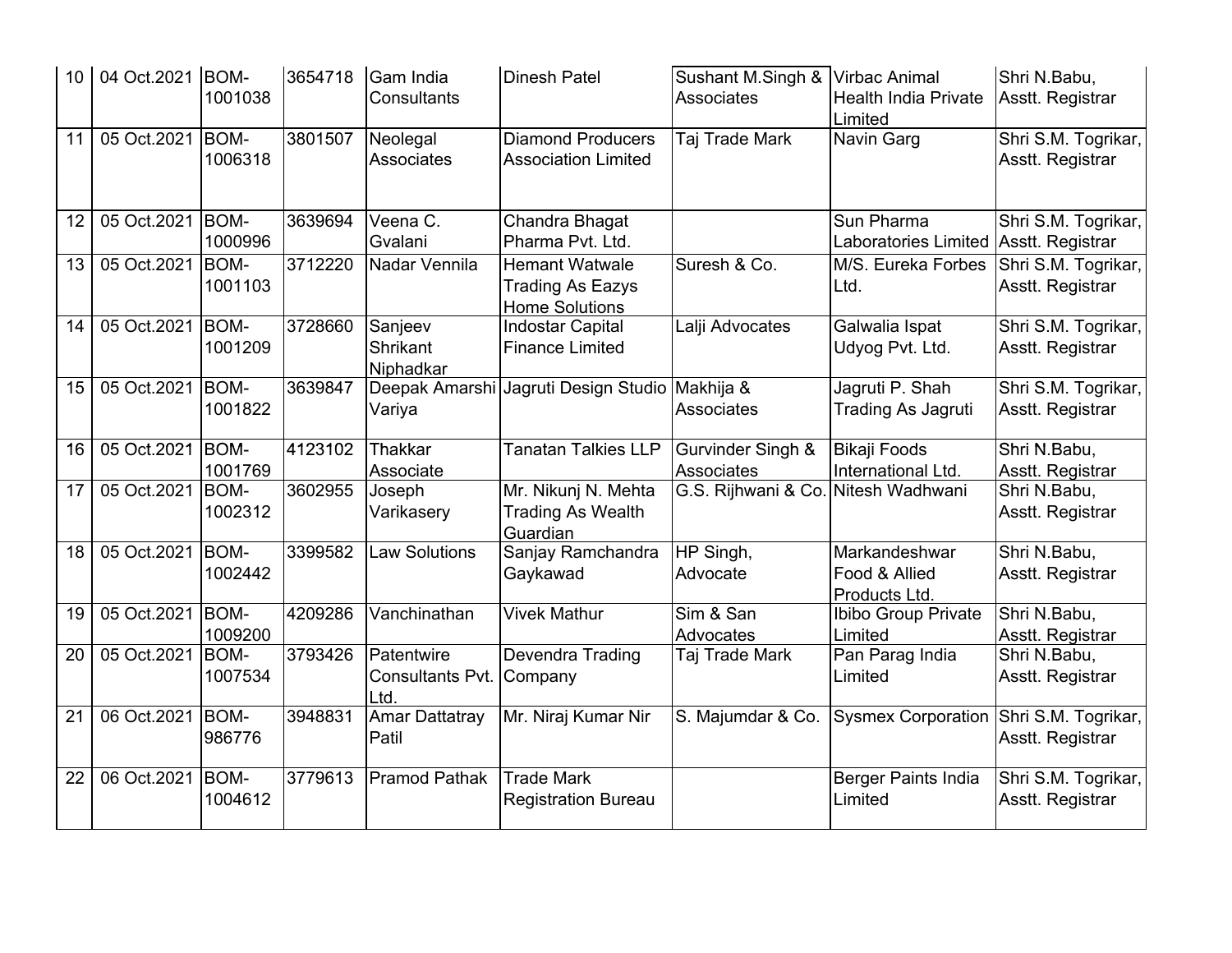| 23 | 06 Oct.2021   BOM- | 162150                 | 829610  | M.P.<br>Mirchandani &<br>Co.             | Narendra Kumar<br>Agrawal                                                                         | <b>Kria Law</b>                                           | <b>Texmo Industries</b>                  | Shri S.M. Togrikar,<br>Asstt. Registrar |
|----|--------------------|------------------------|---------|------------------------------------------|---------------------------------------------------------------------------------------------------|-----------------------------------------------------------|------------------------------------------|-----------------------------------------|
| 24 | 06 Oct.2021        | <b>BOM-</b><br>1006968 | 4132601 | <b>IPR Law</b><br>Associates(Mum<br>bai) | Sushil Pagaria<br>(Indian National,<br>Proprietor), Trading<br>As Natural Life<br><b>Sciences</b> | <b>Trade Mark</b><br>Registration Bureau Products Private | <b>McNroe Consumer</b><br>Limited        | Shri S.M. Togrikar,<br>Asstt. Registrar |
| 25 | 06 Oct.2021        | <b>BOM-</b><br>1002940 | 3399582 | <b>Law Solutions</b>                     | Sanjay Ramchandra<br>Gaykawad                                                                     | R.K. Dewan & Co.                                          | Foods And Inns Ltd.                      | Shri S.M. Togrikar,<br>Asstt. Registrar |
| 26 | 06 Oct.2021        | <b>BOM-</b><br>1003850 | 4211124 | <b>Punit Kachalia</b>                    | Lalbahadur Prajapati                                                                              | Dakshesh B.<br>Mehta, Advocate                            | Cera Sanitaryware<br>Ltd                 | Shri N.Babu,<br>Asstt. Registrar        |
| 27 | 06 Oct.2021        | <b>BOM-</b><br>1003538 | 3717941 | Nadar Vennila                            | Sunitha Sandeep<br>yadav Trading As<br><b>Momentum Learning</b><br>Center                         | Ajay Sahni                                                | M/S. Momentum                            | Shri N.Babu,<br>Asstt. Registrar        |
| 28 | 06 Oct.2021        | <b>BOM-</b><br>1009103 | 3710206 | <b>Law Protector</b>                     | Mr. Shakti Kirtaniya<br><b>Trading As Swagat</b><br>Fast Food Veg &<br>Nonveg                     | Rao & Rao                                                 | <b>Hotel Swagath</b>                     | Shri N.Babu,<br>Asstt. Registrar        |
| 29 | 06 Oct.2021        | <b>BOM-</b><br>1003851 | 4235184 | <b>Sunrise Trade</b><br>Mark Co.         | Dhiraj Valji Anawadia<br>S/O Sh. Val ji Shivaji<br>Anawadia                                       | Dakshesh B.<br>Mehta, Advocate                            | Cera Sanitaryware<br>Ltd                 | Shri N.Babu,<br>Asstt. Registrar        |
| 30 | 06 Oct.2021        | <b>BOM-</b><br>1009154 | 3744964 | G.S. Rijhwani &<br>Co.                   | <b>Bharat Bhushan</b><br>Manocha Proprietor<br>Of Fiale<br>Pharmaceuticals                        | V. Ravi                                                   | <b>Micro Labs limited</b>                | Shri N.Babu,<br>Asstt. Registrar        |
| 31 | 06 Oct.2021        | BOM-<br>921650         | 3587345 | Ashoka Law<br>Associates                 | Jawahar Rochiram<br>Rocha                                                                         | IP Sutra                                                  | <b>Ganesh Audio</b><br>Systems Pvt. Ltd. | Shri N.Babu,<br>Asstt. Registrar        |
| 32 | 07 Oct.2021        | <b>BOM-</b><br>990371  | 3566074 |                                          | Mili Trading Pvt. Ltd.                                                                            | Chadha And<br>Chadha                                      | <b>Czech Blades</b><br>S.R.O.            | Shri S.M. Togrikar,<br>Asstt. Registrar |